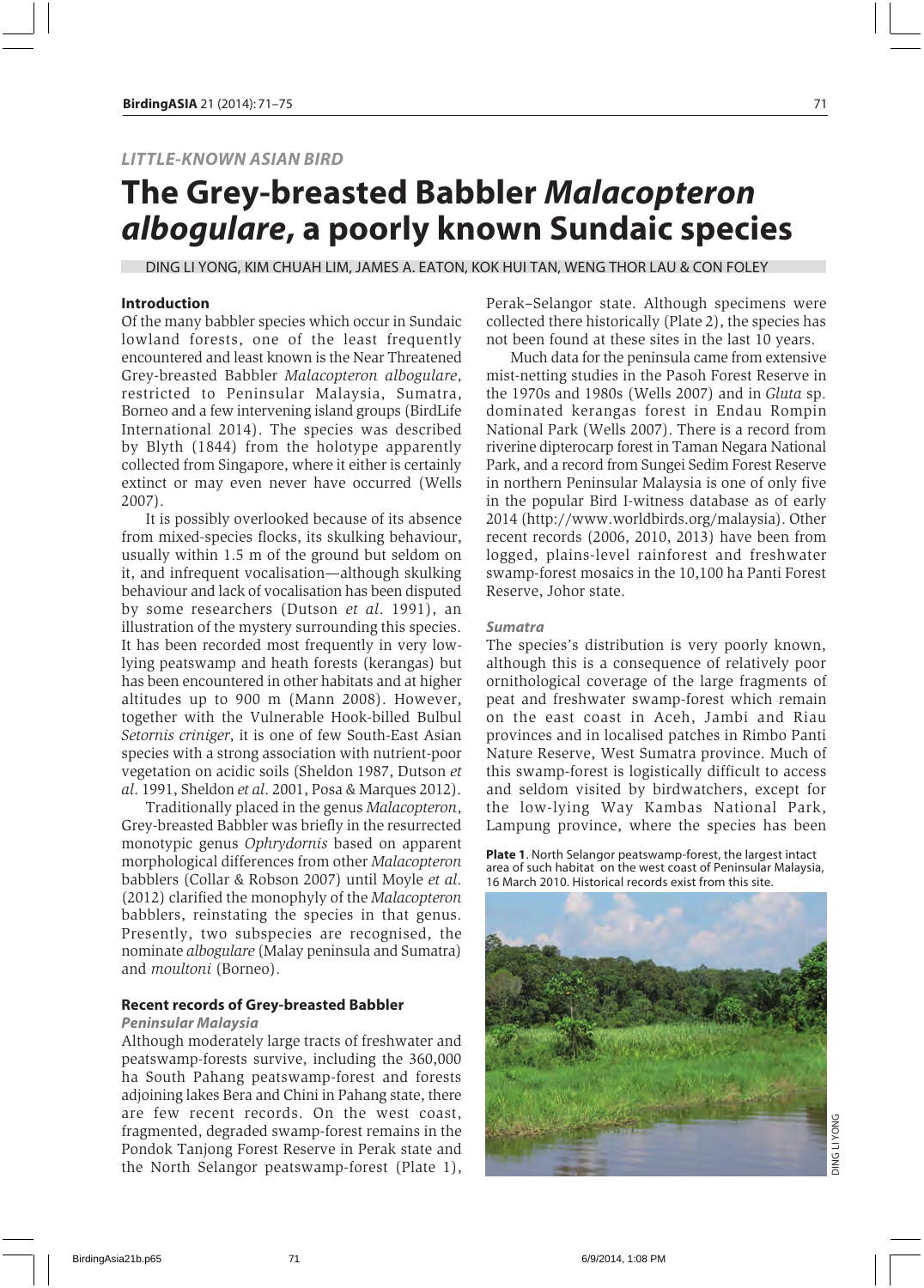recorded very occasionally (Parrott & Andrew 1996); here most birdwatching is focused on other sought-after species. The rapid conversion of peat swamps to agriculture and annual forest fires have caused the loss of much suitable habitat in Sumatra. Elsewhere, surveys showed that the species occurs in Bukit Tigapulah (Danielsen & Heegaard 1995), Berbak (Silvius & Verheugt 1986) and Sembilang National Parks, where relatively large, albeit fragmented areas of swamp-forest remain, and most recently it has been detected in the Bukit Batu Biosphere Reserve, Riau (Fujita *et al*. 2012) during mist-netting surveys. There are no recent records from Sumatra's offshore Batu islands and Lingga archipelago, where it was recorded historically.



**Plate 2**. Specimens of nominate *albogulare* collected in south Perak, Peninsular Malaysia, by C. Boden Kloss.



**Plate 3**. Specimens of Bornean race *moultoni* collected in Sarawak by C. Boden Kloss and Herbert C. Robinson.

**Plate 4**. Grey-breasted Babbler *Malacopteron albogulare* in the understorey of freshwater swamp-forest, Panti Forest Reserve, Peninsular Malaysia, 27 July 2013.

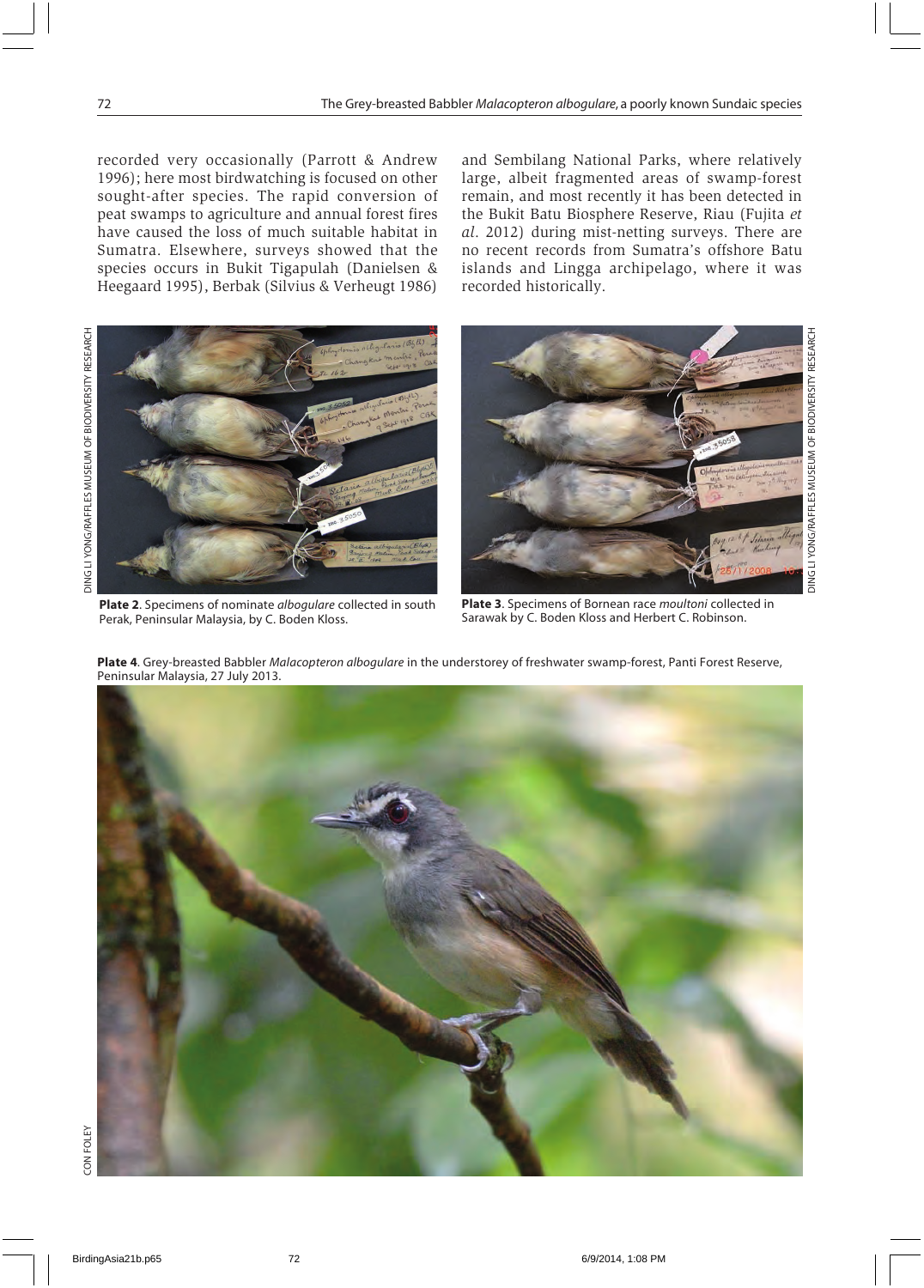### *Borneo*

The bulk of historical records are from Borneo— Brunei, Kalimantan and Sarawak, with many published records, and Sabah very occasionally. In Brunei, Mann (2008) listed the species at five locations, namely Badas, the Labi area, Andulau, Lamunin and Kuala Belalong in Ulu Temburong National Park. More recently the species was found during peatswamp-forest surveys in the lower Belait district (Bakewell 2013).

In Sarawak, it has been reported from Gn Mulu, Niah, Similajau (Duckworth *et al*. 1997), Lambir Hills (Mann 2008) and Kubah national parks (D. N. Bakewell pers. comm*.*), Semenggoh Forest Reserve, the University of Malaysia Sarawak campus near Kuching and most recently at Long Lellang, Kelabit highlands, in September 2013 (Bundgaard 2013a). A number of pre-1940 specimens in the Raffles Museum of Biodiversity Research, Singapore, also originate from Sarawak (Plate 3). There are few recent records from Sabah although the species was reported to be 'common' at the Marintaman-Menggalong swamp-forest (Sheldon *et al*. 2001). It was found at the Klias Forest Reserve and at Ulu Rukuruku during recent mist-netting surveys (Sheldon *et al*. 2009), but not recorded by Bundgaard (2013a) at Klias.

In parts of Kalimantan it is regarded as locally common (S. van Balen pers. comm*.*) and has been recorded at several localities in West, South and East Kalimantan provinces, including Gn Palung and Tanjung Puting national parks (Mann 2008). In January 2010, JAE recorded it several times during three days at Sungai Wain Protected Forest in East Kalimantan, as have other birdwatchers, most recently in July 2013 (Bundgaard 2013b). In Central Kalimantan, it was one of the most frequently trapped species during mist-net surveys of peatswamp forest at Tuanan research station (Posa & Marques 2012). Woxvold & Noske (2011) trapped it in kerangas and dipterocarp forest during

**Plate 5**. Freshwater swamp-forest in Panti Forest Reserve, Johor, Peninsular Malaysia, 27 September 2013.



CON FOLEY

ON FOI F

mist-netting at five sites, south-east of the Barito Ulu Important Bird Area in Kalimantan.

# **Habitat preference**

The Grey-breasted Babbler has most often been found in low-lying forests on nutrient-poor soils (Plates 5 & 6), unlike most other Sundaic lowland babblers. Most records are from peatswamp-forests and nutrient-poor heath forest with some records from freshwater swamp-forest and dipterocarp patches in kerangas (Sheldon 1987, Dutson *et al.* 1991). However, there are also records from lowland dipterocarp forest, such as Pasoh Forest Reserve and Taman Negara National Park. In Peninsular Malaysia there are very few records above 100 m, although one was seen at about 400 m near the summit of Gn Panti, Johor (Lim K.S. *in litt.*). In contrast, Dutson *et al*. (1991) found it common between 100–250 m and present at 900 m in hilly dipterocarp forest in Barito Ulu, Kalimantan. A recent record at 723 m in the Kelabit highlands, Sarawak (Bundgaard 2013b) is consistent with this and, in common with Malaysian Rail-Babbler *Eupetes macrocerus* and White-necked Babbler *Stachyris leucotis*, the species is found higher in Borneo than in Peninsular Malaysia and Sumatra. Further studies are needed to evaluate the relative importance of different forest types used by the species and any associated movements between different habitat types.

# **Habits**

The Grey-breasted Babbler is insectivorous, but unlike other *Malacopteron* babblers it tends to forage near but not on the ground and is not known to accompany mixed babbler flocks—usually single birds, pairs or adults with a juvenile have been recorded. It gleans for insects in the dense shrubby lower levels of lowland and swampy forests (Dutson *et al*. 1991, Wells 2007). At Sungai Wain, Kalimantan, JAE noted birds gleaning insects off

**Plate 6**. Peatswamp-forest in Lower Belait, Brunei, 10 October 2013.



DANIEL NG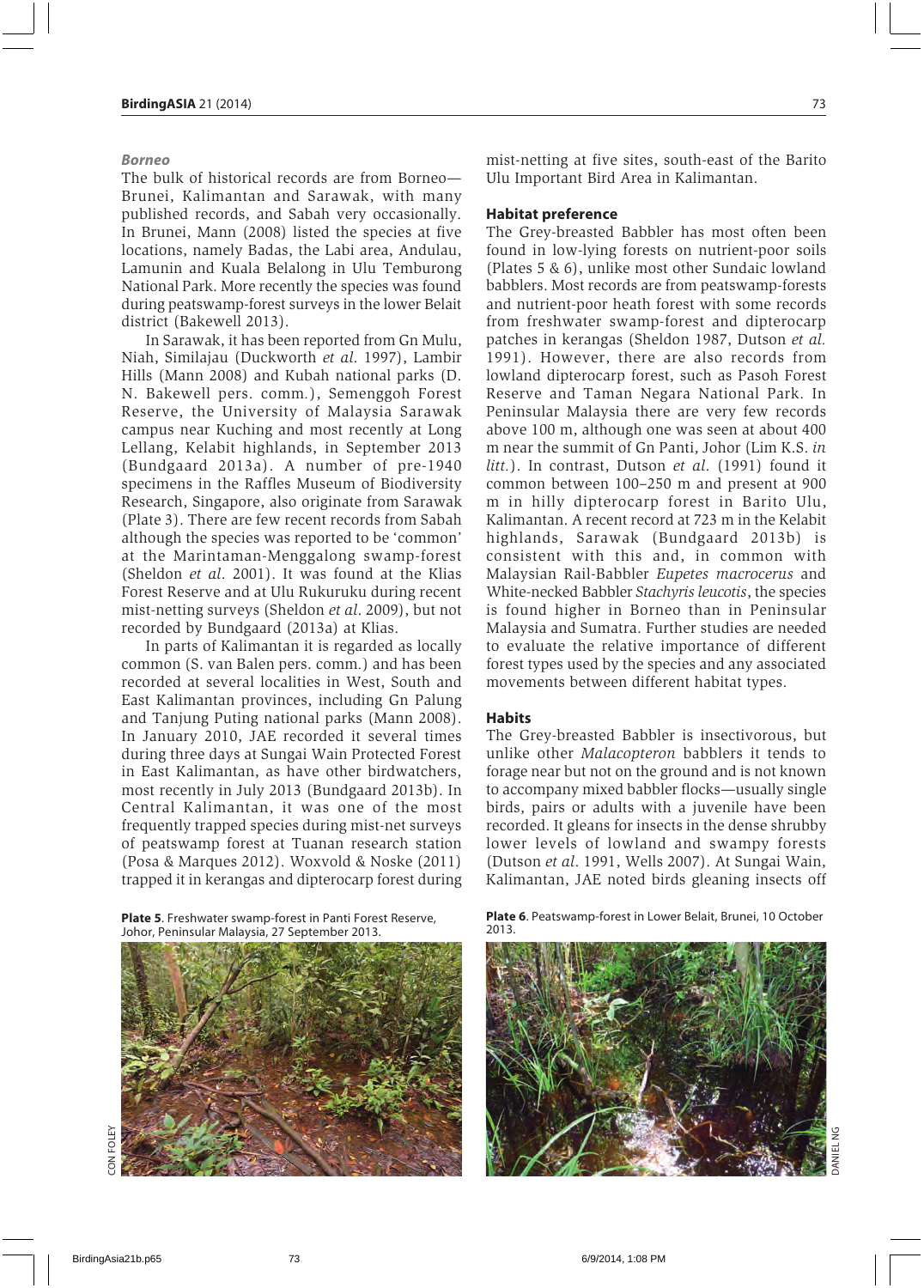the undersides of leaves while perched on lianas. In December 2006, DLY recorded a single bird foraging unobtrusively in dense *Hanguana* shrubs in Panti Forest Reserve, Johor, not more than 1.5 m above the ground.

In Panti Forest Reserve, at least one pair, first located by WTL and KHT, was observed regularly between July and September 2013 by all the authors (Plate 4).These birds kept within 3 m of the forest floor, but never foraged in the leaf-litter, unlike the sympatric White-chested Babbler *Trichastoma rostratum*, which was also observed. Most observations were of individuals gleaning leaves for insects on thin vertical branches and lianas, which they gradually ascended before making a short flight to the next vertical stem to repeat the process. In Borneo, JAE and David Bakewell also noted this characteristic behaviour of flying to the bottom of a vertical sapling or liana, and hopping sideways up the stem, frequently changing orientation by 180° with each hop (D. N. Bakewell *in litt.*). The Panti pair was most vocal before 09h00 and usually hard to detect thereafter—see sonagram of a song strophe (Figure 1).

# **Population trends**

The generally low encounter rates suggest the species is relatively rare everywhere (D. N. Bakewell pers. comm.). In a survey of mostly experienced birdwatchers by DLY in 2007–2008, nearly 75% of respondents (29 people), rated the bird as 'rare' or 'extremely rare', with the remainder describing it as 'uncommon'. The species had been recorded at the well-visited Panti Forest Reserve, where most low-lying areas are freshwater swamp-forest, less than five times in the 10 years prior to the observations detailed here. In Sarawak, it has only been recorded sporadically or gone undetected during surveys of peatswamp-forest habitat, for example in Loagan Bunut National Park (Laman *et al*. 2006). Bakewell (2013) detected it only twice, despite using song playback, in a 12-day survey of a range of lowland swamp-forest habitat in Lower Belait, Brunei; both times in stands of *Shorea albida* on 9 m deep peat.

Mist-net sampling in forest understorey has often indicated that the species is commoner than suggested by field observations—notably at Pasoh Forest Reserve (Wells 2007) and Tuanan research station, Kalimantan, where it was the fourth most common species trapped by Posa & Marques (2012). Sheldon *et al*. (2009) and Woxvold & Noske (2011) also only found the species during mist-netting. Given these observations, Greybreasted Babbler may be commoner than supposed, although against this, the number of sites which historically held the species but no longer appear to do so must be cause for conservation concern.

### **Conservation needs**

Plains-level lowland rainforest and peatswampforest are among the most threatened habitats in South-East Asia (Posa *et al*. 2011) given the rapid rate of timber extraction and conversion to agriculture. Peatswamp-forests, especially where drained, are very susceptible to forest fires in dry conditions and in recent years large areas have been burnt in parts of Sumatra and Kalimantan—the use of fire as a convenient means of clearing land for cultivation exacerbates the problem. Clearance of poor-soil forest, including several forest types used by Grey-breasted Babbler, has been very rapid; from 1990 to 2010, peatswamp-forest cover in South-East Asia declined from 76.6 to 35.8% (Miettinen *et al*. 2011). Freshwater swamp-forests are frequently logged for commercially valuable timber—Ramin *Gonystylus bancanus* and various dipterocarp species—and subsequently subject to encroachment and conversion to agriculture.

Grey-breasted Babbler and other swamp-forest inhabitants such as Black Partridge *Melanoperdix nigra*, Hook-billed Bulbul and Brown-backed Flowerpecker *Dicaeum everetti* have suffered greatly from habitat loss and degradation. The ability of the species to persist in logged or disturbed forests as suggested in Posa (2011) and its appearance in other habitats offer some cautious optimism. But, in view of the backdrop of habitat loss and the fact that, whatever its precise habitat needs, it is more specialised than most lowland forest birds in Sundaic South-East Asia, it is timely to consider uplisting the species from Near Threatened to Vulnerable.